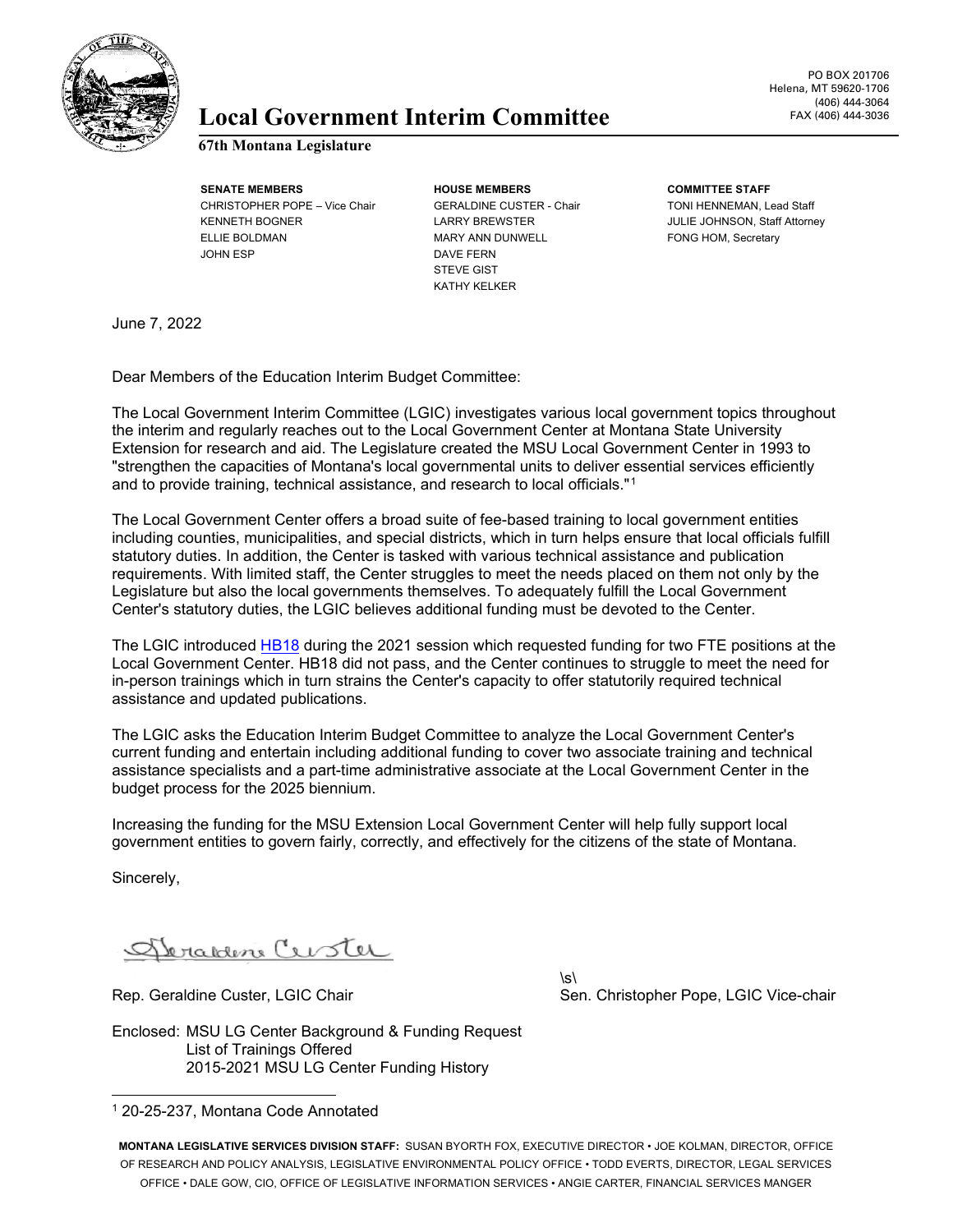June 7, 2022



#### **Montana State University Extension Local Government Center Local Government Center's legislative history, current operations, and future opportunities**

I am pleased to respond to your request for additional information concerning MSU Extension Local Government Center funding and the services it provides across the state of Montana to locally elected and appointed officials. The following background may be useful to you.

#### **History**

The Local Government Center (LGC) was created in 1985 to assist counties and municipalities with the Voter Review process whereby citizens vote to evaluate and change local government's operations. The  $6<sup>th</sup>$  constitutionally required Voter Review process begins November 2024 and concludes in 2026.

In 1993, the Montana State Legislature formally established the LGC's mission in the Montana Code Annotated: *The Center's purpose is to strengthen the capacities of Montana's local governmental units to deliver essential services efficiently and to provide training, technical assistance, and research to local officials* (MCA 20-25-237).

The LGC's mission is consistent with the outreach and engagement mission of MSU Extension and extends to all municipalities and counties across Montana. It provides certification, training, research, and technical assistance to more than 7,000 locally elected and appointed public officials annually.

### **LGC Funding History**

During the 2015 legislative session, MSU Extension's based funding was increased by \$180,000 to partially fund the Local Government Center's operations.

The Center has been entrepreneurial in finding creative short-term solutions to funding shortfalls. Local governments contribute to the overall funding through fee for services trainings by the Center.

Today, the Center operates with 3.65 FTE and a total annual personnel budget of \$341,271. Contributions to the annual budget include

- 53% or \$180,000 from the Legislature,
- 29% or \$98,759 from MSU Extension and
- 18% or \$62,512 from the local governments in the form of fee for service.

The Legislature's contributions to the LGC budget combined with investment from MSU Extension currently covers the Director and the full-time Associate Director and majority of the Program Manager salaries. The funding contribution for the remaining 0.75 FTE comes from revenue generated fees from the LGC training and facilitation.

#### **Demand for Services by Montana Local Governments**

The Local Government Center accomplishes phenomenal outcomes and impacts despite its limited staff and resources. The LGC's success is primarily due to the staff's commitment to the Center's mission and their willingness to give their discretionary effort to serve the local governments of Montana. As outlined on the attached chart of Biennium FY 2017-19 Training and Facilitation Services, in 24 months the LGC delivered 212 individual workshops, trainings or facilitated work sessions to 7,489 local government officials and

#### **Local Government Center** Dan Clark, Director

P.O. Box 170535 Bozeman, MT 59717-0535

Tel (406) 994-6694 Fax (406) 994-1905 [daniel.clark@montana.edu](mailto:daniel.clark@montana.edu) www.msulocalgov.org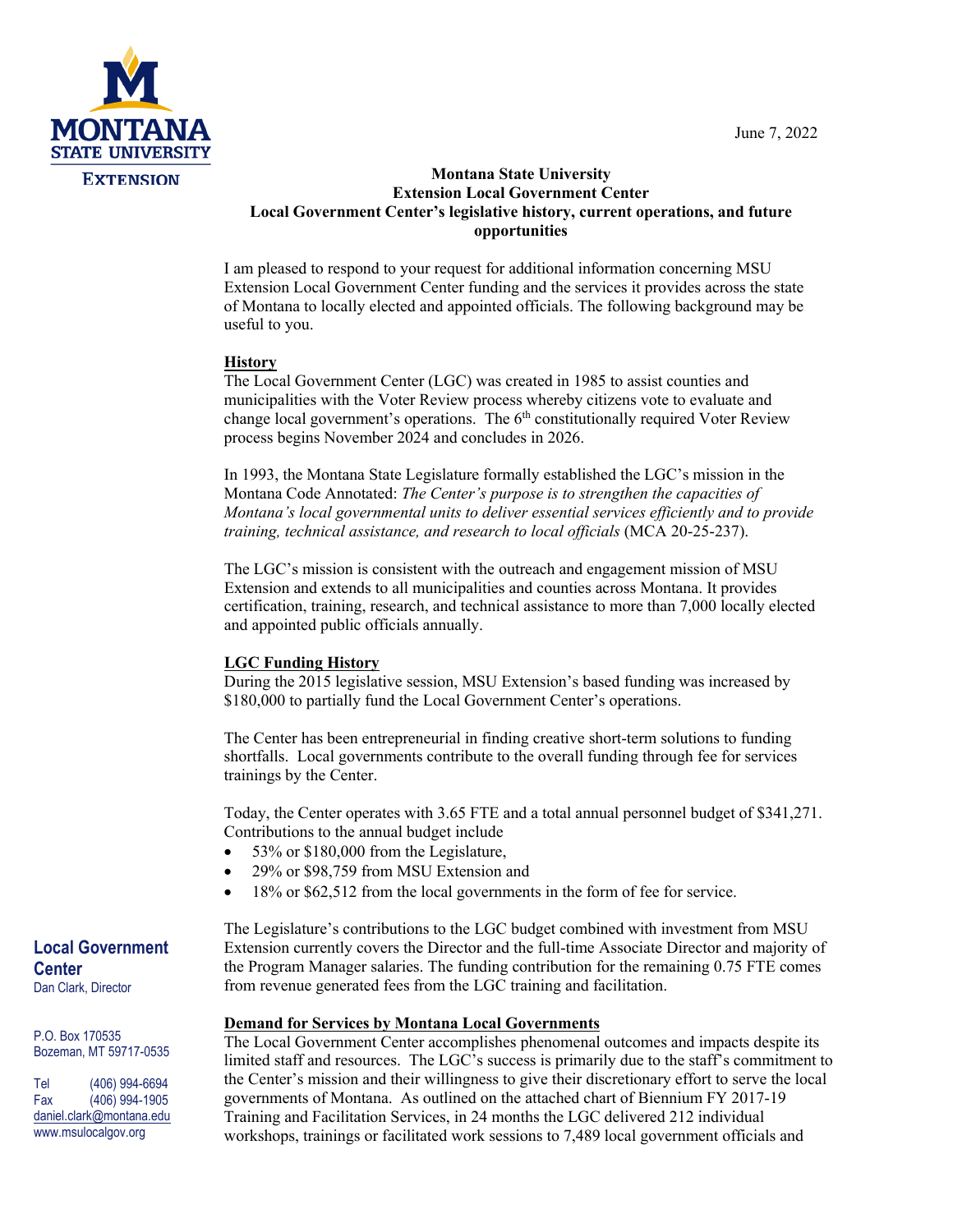community members. An additional 102 trainings have been offered since July 2021. As Eric Bryson, Executive Director for MACo explained during public comment at previous LGIC committee meeting, the impact of the Center is dependent on the 1or 2 staff members' willingness to be on the road, year-round, providing training statewide to meet a growing demand for support. The pace and schedule makes the Center's impact and effectiveness as a resources to local government vulnerable and unsustainable. In addition to the in-person training the Center staff spend approximately 1,400 hours per biennium providing technical assistance support to local governments. Currently, the Center manages and monitors nine listservs for various local government officials. These listserv user groups include mayors, municipal clerks, clerks of district court, clerk and recorders, election administrators, city managers, public works directors, and municipal human resource managers. The staff respond to hundreds of technical assistance questions via email and phone calls each year.

Another concern shared by the Center staff is the fee for service model. Although, it is proven that people will value what they pay for, there are some jurisdictions that cannot afford the LGC's modest fees and, therefore, cannot benefit from the many training options. These cities, counties, water, sewer and fire districts could benefit from accessing the Center's many governances and professional development training programs, but are unable to justify the expense when resources are so scarce.

One other challenge the Center faces is staff burnout. At some point, regardless of impact and professional satisfaction gained from working with local governments, LGC staff cannot sustain the level of training and travel that yield the current impact to local governments.

Finally, the demand for training and technical assistance has been increasing year over year and overshadows the Center's ability to meet its research mission. At this point the staff struggle to maintain its existing portfolio of research projects and publications. The Center has dropped its semiannual Montana Policy Review due to its focus on more immediate and urgent needs of local governments and the amount of time it takes to create the research and analysis.

The Center spends a majority of its time reacting to immediate challenges and crises and has little time to position itself to be proactive and provide intentional training and leadership development to public officials. Additional staff will allow the Center to meet existing demand and be more strategic in program development and delivery statewide.

#### **Ideal Organizational Structure Based on Historical Demand**

The size of the Local Government Center has fluctuated based on available funding. However, if the Center were to meet current demand for service and its three-part mission of training, technical assistance and research, it would need additional capacity and resources. To satisfy the existing demand for services, maintain a modest research agenda and support a Graduate Student Research Assistant, the Center would need to grow from its current 3.65 FTE to 6.15 FTE. The positions highlighted in bold are currently filled by staff.

- **Center Director** (1.0 FTE) Dan Clark, 2008 to present.
- **Associate Director** (1.0 FTE) Ashley Kent, 2021 to present, service to Center since 2014.
- **Program Manager** (1.0 FTE) Lydia Maunz, 2022 to present.
- **Program Assessment Analyst** (.65 FTE) Troy Holt, 2021 to present. Reduced FTE due to funding. Troy's salary is covered with funds generated through the Center's fee-for-service funds.
- Associate Training & Technical Assistance Specialist (1.0 FTE) –Vacant since February 2018 due burnout caused by funding model.
- Associate Training & Technical Assistance Specialist (1.0 FTE) Vacant due to lack of funding.
- Admin Associate II (.5 FTE) Vacant due to a lack of funding.

Any additional appropriations to the Local Government Center from the legislature will be invested after consultation with the Center's advisory committee to determine the greatest use for the most impact to the State.

The Local Government Center has performed a valuable service to the state of Montana for over 37 years and its continued success is contingent upon support and investment from the legislature.

Thank you for your consideration.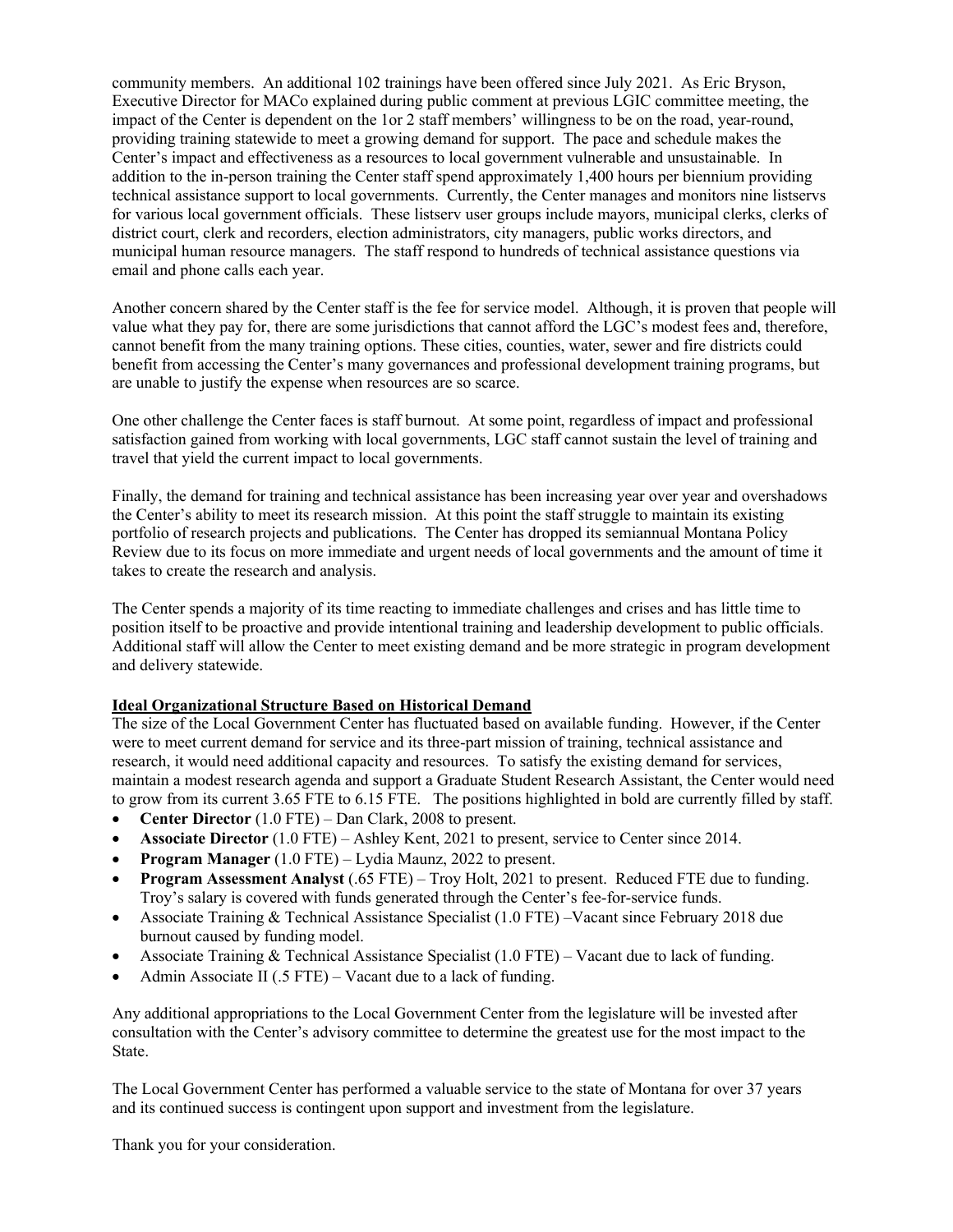

#### **Montana State University Extension Local Government Center Response to Funding Inquiry**

On May 18, 2022, the Local Government Interim Committee (LGIC) requested a funding memo outlining the MSU Extension Local Government Center's (LGC) need for additional FTE to adequately address the unmet needs of public officials in cities, counties, and special districts across Montana. Following that meeting, the LGC discussed with members of its Advisory Committee to develop a strategy and determine the necessary resources for sustainable operations. I am pleased to share the LGC's response to the committee's funding inquiry.

To adequately address the unmet needs of local governments across Montana, the LGC requests an additional \$240,000 be added to MSU Extension's base funding to support 2.5 new FTE. The additional funding will add two full-time Associate Training & Technical Assistance Specialists and a half-time Administrative Assistant, thereby increasing the size of the LGC from 3.65 FTE to 6.15 FTE. This expanded capacity will allow the Center to:

- Set more realistic expectations and achievable goals
- Enhance training and technical assistance across local government entities
- Ensure Center leadership into the future
- Provide continuity of service and sustainable succession

The additional resources will allow the LGC to increase training, facilitation, and technical assistance to local governments on policy-driven financial stewardship, effective long-term management of public resources and professional development of elected and appointed officials.

The Local Government Center Advisory Committee includes Eric Bryson, Executive Director of MACo; Kelly Lynch, Executive Director of MLCT; Alan Hulse, CEO of MMIA; Bill Berg, Park County Commissioner; Kisha Miller, Columbus City Clerk; Jim Doar, Gallatin County CAO; Carly Anderson, Beaverhead County Clerk of District Court and Carrie Ashe, MSU Extension Associate Director.

The Local Government Center has performed a valuable service to the state of Montana for over 37 years and its continued success is contingent upon support and investment from the legislature.

Thank you for your consideration.

**Local Government Center** Dan Clark, Director

P.O. Box 170535 Bozeman, MT 59717-0535

Tel (406) 994-6694 Fax (406) 994-1905 [daniel.clark@montana.edu](mailto:daniel.clark@montana.edu) www.msulocalgov.org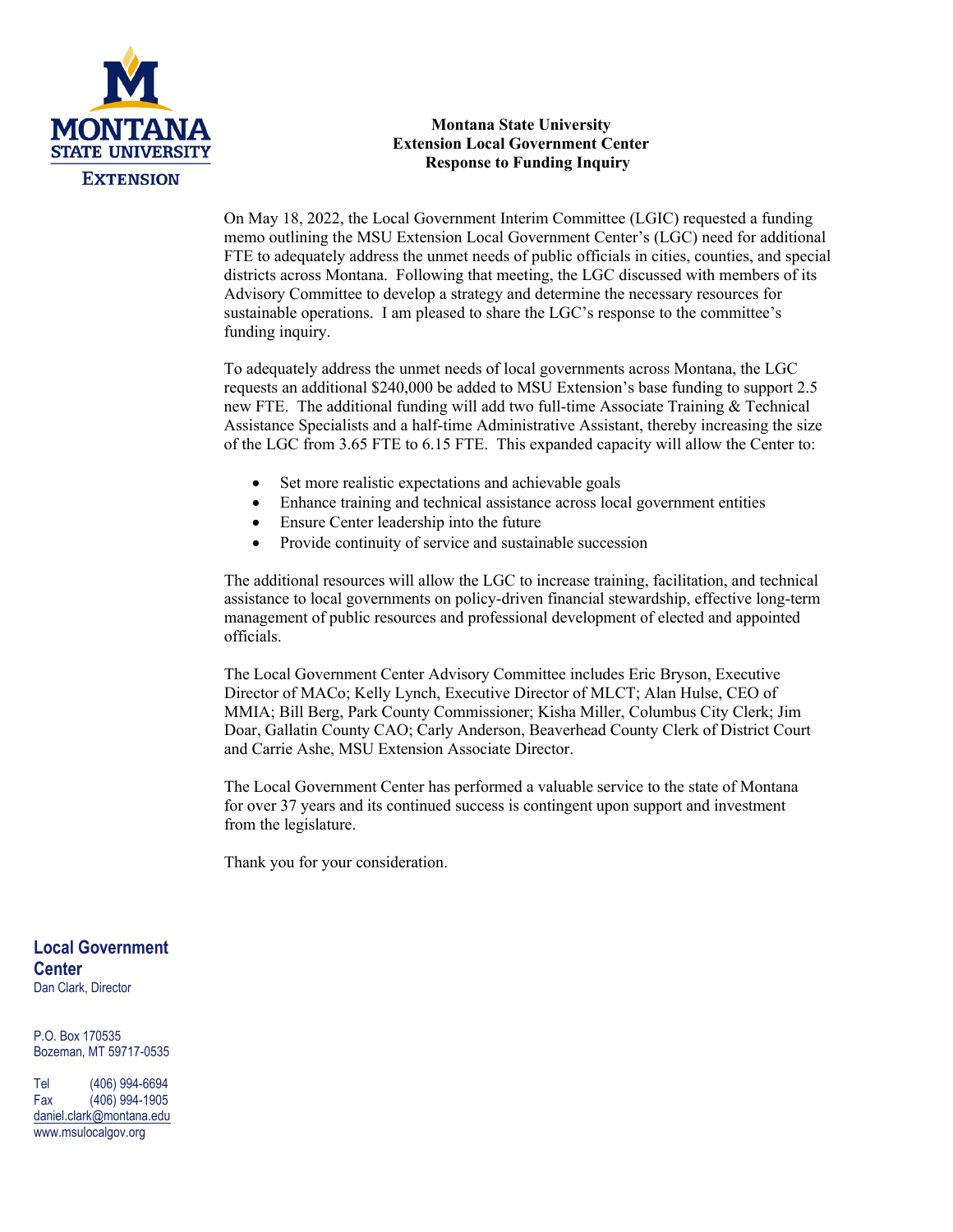

# LOCAL GOVERNMENT CENTER OFFERED TRAININGS

### CAPACITY BUILDING

Conflict Management Customer Service Dealing with Difficult Conversations Emotional Intelligence Employee Motivation Ethics/Nepotism Highly Effective Teams The Futures Game® Leadership Challenge® Leadership Institutes Multi-Generation Workplace Negotiation Styles Real Colors® Staff Development for Succession Team Building

### ANNUAL AND CURRICULUM-BASED

Annual Ethics Trainings Clerks of District Court County Elected Officials Newly Elected Municipal Officials Executive Forum Montana Municipal Institute Municipal Summits Webinars/ Online Education

### FACILITATION

Candidate-Forum Moderation Civic Dialogue Community Engagement Employee Dispute Mediation Interlocal Agreements Participatory-Based Budgeting Strategic Planning Virtual Townhall Meetings

## GOVERNANCE

Bylaws/ Rules of Procedure Closed Meetings County Officials Roles & Responsibilities Course, Scope & Liability Effective Meeting Management Forms of Government Good Governance Local Government Review Montana Local Government Statutes Municipal Officials Roles & Responsibilities Open Meetings/Public Participation Parliamentary Procedure Public Records Special District Board Training

Customized Training as Needed or Requested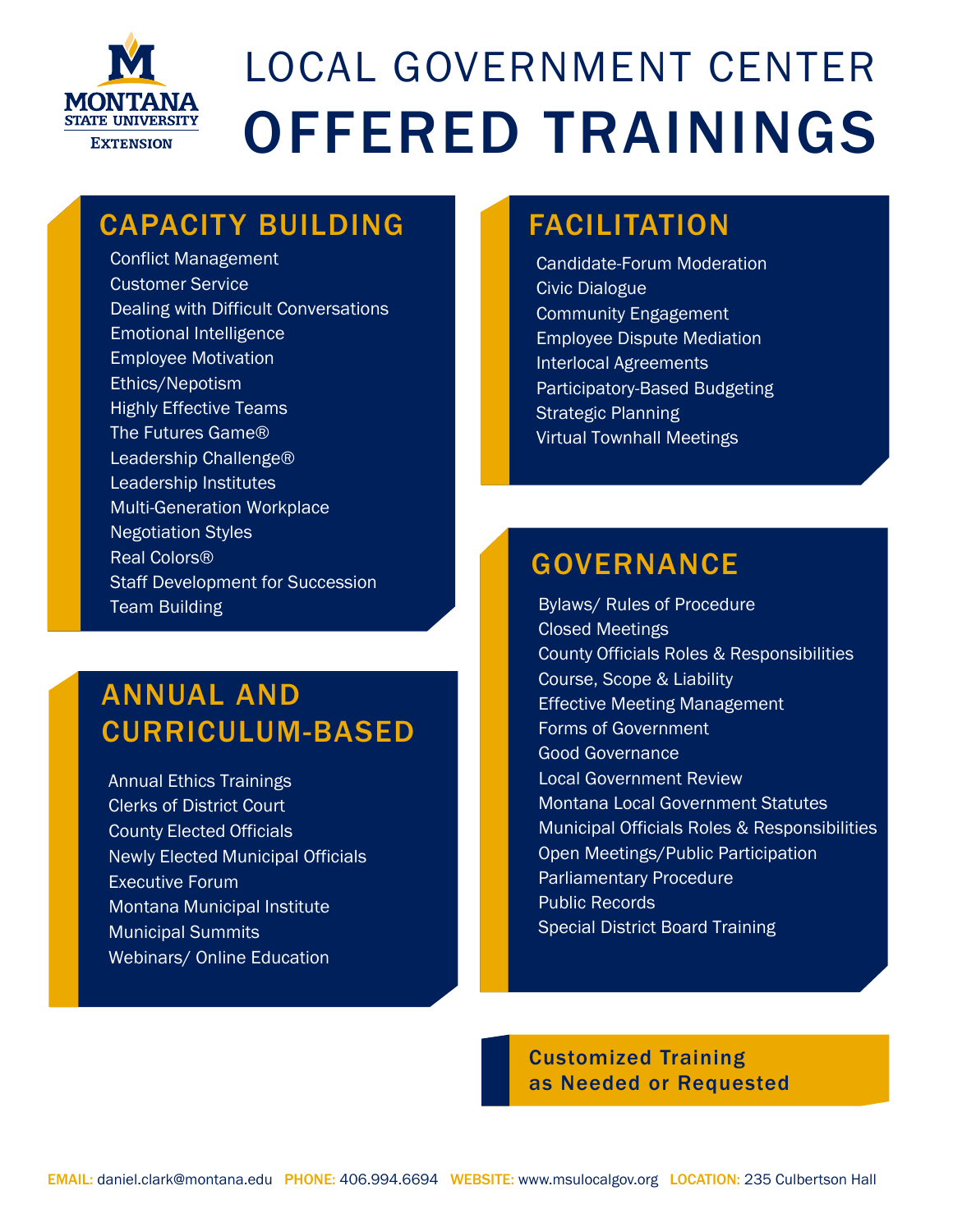| <b>Local Government Center</b>                               |                 |         |                                   |  |  |  |  |  |
|--------------------------------------------------------------|-----------------|---------|-----------------------------------|--|--|--|--|--|
| <b>MSU Extension</b><br><b>State General Fund Allocation</b> |                 |         |                                   |  |  |  |  |  |
|                                                              |                 |         |                                   |  |  |  |  |  |
|                                                              | <b>Budgeted</b> | Actual  | <b>Notes</b>                      |  |  |  |  |  |
| <b>FY 22</b>                                                 | 202590.4        |         |                                   |  |  |  |  |  |
| <b>FY 21</b>                                                 |                 | 160,049 | Salaries                          |  |  |  |  |  |
| <b>FY 20</b>                                                 |                 | 166,165 | Salaries + \$8,174 operations     |  |  |  |  |  |
| <b>FY 19</b>                                                 |                 | 161,345 | <b>Salaries</b>                   |  |  |  |  |  |
| <b>FY 18</b>                                                 |                 | 149,219 | <b>Salaries</b>                   |  |  |  |  |  |
| <b>FY 17</b>                                                 |                 | 171,302 | Salaries + \$4,250 capital        |  |  |  |  |  |
| <b>FY 16</b>                                                 |                 | 163,492 | Salaries + \$500 operations       |  |  |  |  |  |
| <b>FY 15</b>                                                 |                 | 31,575  | <b>Salaries</b>                   |  |  |  |  |  |
|                                                              |                 |         | \$73,915.08 salaries, \$26,067.93 |  |  |  |  |  |
| <b>FY 15</b>                                                 |                 | 100,000 | Benefits, \$16.99 operations      |  |  |  |  |  |

|                 | <b>Local Government Center</b>       |             |                 |                         |  |  |
|-----------------|--------------------------------------|-------------|-----------------|-------------------------|--|--|
|                 | <b>MSU Extension</b><br>Publications |             |                 |                         |  |  |
|                 | As of                                |             |                 | Ending                  |  |  |
|                 | Date                                 | Revenue     | <b>Expenses</b> | Fund Bal                |  |  |
| <b>Budgeted</b> |                                      | \$<br>1,250 | \$<br>1,250     | $\ddot{\zeta}$<br>4,262 |  |  |
| Actual          | 6/30/2021                            | 2,455       | 6,441           | 4,262                   |  |  |
| Actual          | 6/30/2020                            | 808         | 218             | 8,248                   |  |  |
| Actual          | 6/30/2019                            | 1,150       | 4               | 7,659                   |  |  |
| Actual          | 6/30/2018                            | 3,525       | 3,089           | 6,513                   |  |  |
| Actual          | 6/30/2017                            | 2,460       | 1,469           | 6,077                   |  |  |
| Actual          | 6/30/2016                            | 2,184       | 600             | 5,086                   |  |  |
| Actual          | 6/30/2015                            | 2,029       | 2,015           | 3,501                   |  |  |
|                 | 6/30/2014                            |             |                 | 3,487                   |  |  |